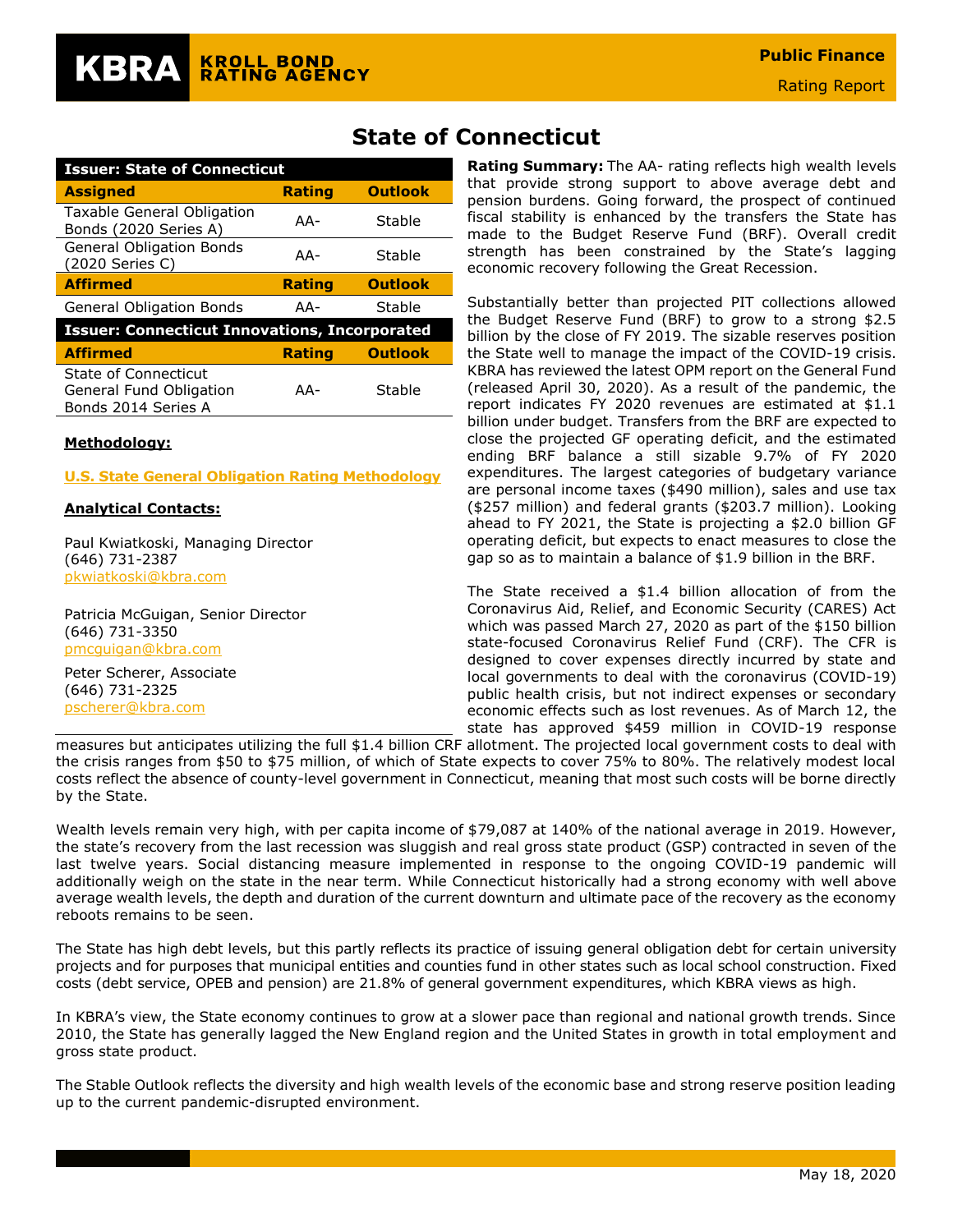

## **Key Credit Considerations**

KBRA continues to monitor the direct and indirect impacts of the COVID-19 virus on the U.S. State General Obligation sector. Please refer to KBRA's ongoing research on the topic **[here](https://www.krollbondratings.com/search/publications?page=1&publicationType=Research%20Report&q=covid-19§ors=Public%20Finance)** for more information.

The rating actions reflect the following key credit considerations:

#### Credit Positives

- Strong wealth levels with State per capita income the highest in the nation.
- Budget Reserve Fund balance has increased in recent years.
- Strong financial management framework for tracking revenues, monitoring budget performance and a history of making required adjustments.

#### Credit Challenges

- Increasing budgetary burdens for debt service, pension contributions, and Medicaid.
- Continued lack of growth in the important economic indicators of population, employment and gross state product.
- Unfunded pension liabilities and tax-supported debt burden are high relative to personal income, each exceeding 3.0x the respective U.S. averages. However, the State borrows for many local purposes and the comparison on a combined state and local basis is more moderate.

#### **Rating Sensitivities**

| <b>ESG Considerations</b> |                                                                                                                                                                                                                  |  |  |  |
|---------------------------|------------------------------------------------------------------------------------------------------------------------------------------------------------------------------------------------------------------|--|--|--|
| $\bullet$<br>$\bullet$    | Structural operating deficits in the General Fund.<br>Weakening in the State's employment base and economic activity.                                                                                            |  |  |  |
| $\bullet$<br>$\bullet$    | Trend of structurally balanced operations and accurate revenue projections, along with increases in the<br>Budget Reserve Fund.<br>Significant improvement in the funded ratios for the State's pension systems. |  |  |  |

When relevant to credit, ESG factors are incorporated into the credit analysis in the same manner as all other creditrelevant factors. Among the ESG factors that have impact on this rating analysis are:

- Discussions in RD 1 reflect Governance Factors. KBRA has examined the following areas for this credit: management structure, revenue raising flexibility, financial monitoring, and long-term planning.
- Discussions in RD 4 reflect Social Factors. KBRA has examined the following areas for this credit: trends in population, education, income, poverty levels, employment, unemployment, gross state product and the potential impact of the COVID-19 crisis.

More information on ESG Considerations for the Public Finance sector can be found **[here](https://documents.krollbondratings.com/report/26137/public-finance-environmental-social-and-governance-esg-considerations-by-sector)**.

| <b>Rating Highlights</b>                                                                                              |                                        |
|-----------------------------------------------------------------------------------------------------------------------|----------------------------------------|
| Per Capita Personal Income (2019) (in dollars)<br>as a % of U.S.                                                      | \$79,087<br>140%                       |
| Population (2019)<br>Growth 2010 to 2019                                                                              | 3,565,287<br>$-0.4\%$                  |
| Real GDP, % Change 2010 to 2019<br>Connecitcut<br>New England<br>United States                                        | 0.5%<br>13.5%<br>22.3%                 |
| Budget Reserve Fund Balance (\$ in millions)<br>FYE 2017<br>FYE 2018<br>FYE 2019<br>FYE 2020 Estimate (OPM 4/30/2020) | \$213<br>\$1,185<br>\$2,506<br>\$1,890 |
| Pro Forma Direct Debt (\$ in millions)<br>Net Pension Liability (6/30/2019 Measurement Date) (\$ in millions)         | \$25,996<br>\$34,821                   |
| Fixed Costs as a % of Governmental Expenditures (FY 2019)                                                             | 21.8%                                  |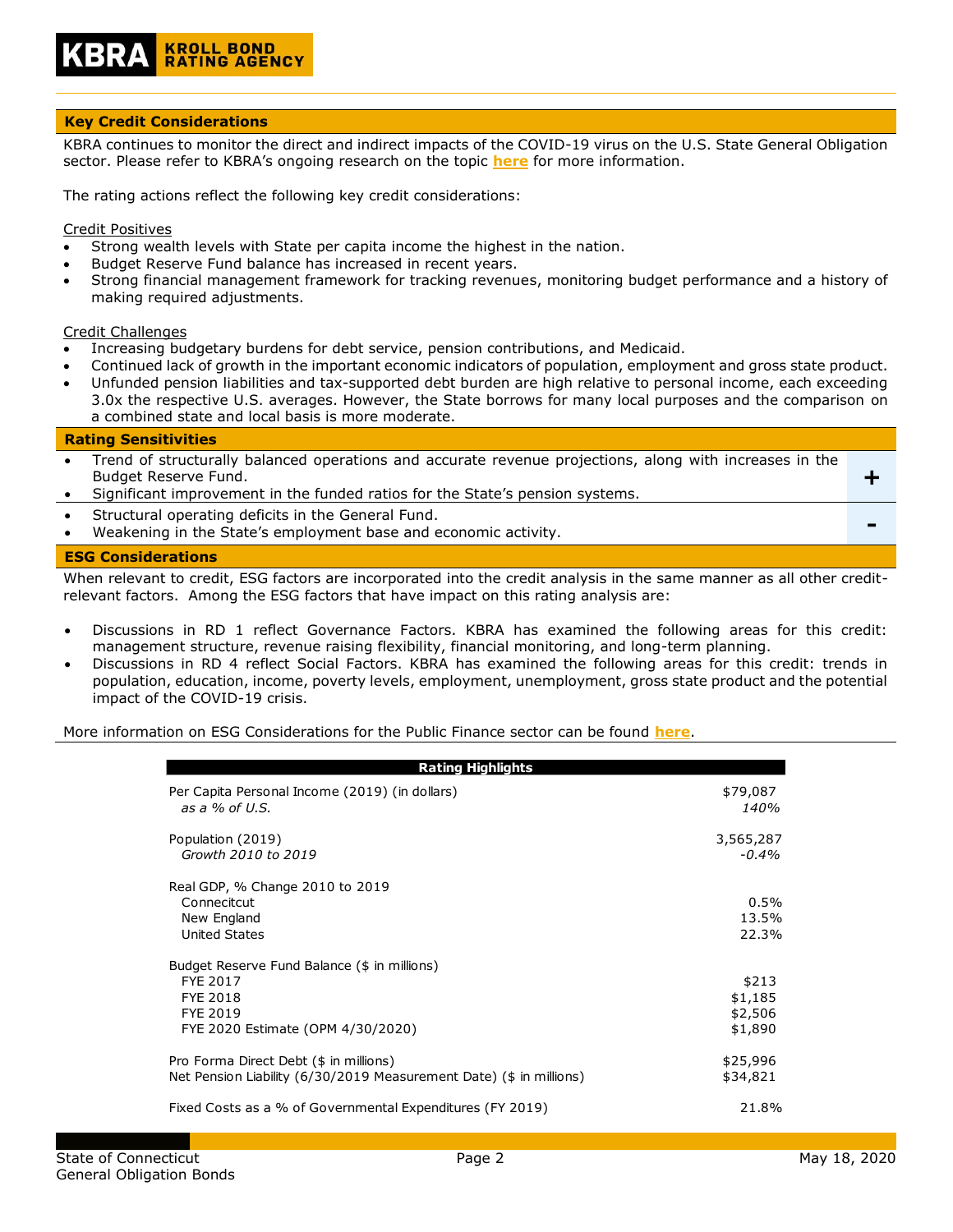| <b>Rating Determinants (RD)</b>                           |     |
|-----------------------------------------------------------|-----|
| 1. Management Structure, Budgeting Practices and Policies | AA+ |
| 2. Debt and Additional Continuing Obligations             | A+  |
| 3. Financial Performance and Liquidity Position           | A+  |
| 4. State Resource Base                                    | AA- |

# **RD 1: Management Structure, Budgeting Practices and Policies**

KBRA views Connecticut's management structure and policies as providing a very strong framework for managing its financial operations and debt issuance compared with other states. This framework is established by the State Constitution, Statutes, and administrative practices. Within this framework, favorable financial results were achieved in recent years.

#### **Constitutional Provisions**

Under Connecticut's Constitution, the State is divided into three distinct branches: The Legislative, Executive, and Judicial. The executive power of the State is vested in the Governor. Governor Ned Lamont was elected in November of 2018 for a term beginning in January 2019. Treasurer Shawn Wooden was also elected November 2018. The Treasurer is primarily responsible for receiving and disbursing monies of the State and is the sole fiduciary of the State's retirement funds. The Treasurer also has the responsibility for carrying out the issuance of debt. The Comptroller is required to issue monthly budgetary reports on the State's financial condition, in conjunction with the Office of Policy and Management (OPM). OPM is directly responsible to the Governor for policy development in the areas of budget and financial management and prepares the State budget.

The State's Constitution provides that the General Assembly may not authorize general budget expenditures in excess of estimated revenues. The Constitution also includes a spending cap on annual growth in expenditures which limits the increase in expenditures to the greater of the five-year average growth in personal income or inflation over the previous year. The cap excludes debt service for general obligation debt, annual funding of unfunded pension liabilities, and spending supported by federal funding. The cap may be exceeded if the Governor declares a fiscal emergency, and both houses of the legislature support such action by a three-fifths vote.

Under the State Constitution, the Governor has the power to veto any line item of any itemized appropriation bill, while at the same time approving the remainder of the bill. The General Assembly may override the Governor's veto by two thirds vote of each legislative house.

#### **Statutory Provisions**

State law requires that total net appropriations for each fund shall not exceed a percentage of estimated revenues for each respective fund. Under State statute, the State is required to monitor its financial performance monthly and the Governor is empowered to take action, under statutory limitations, to maintain budget balance. State statutes require consensus revenue forecast to be developed on a regular basis three times a year. The State's statutes allow for broad revenue raising ability.

#### **Financial Management Policies**

The State operates under a strong and comprehensive framework of financial management policies, most of which are codified in statute. The State's framework for financial management includes the following planning and reporting components:

Monthly Reports on Financial Performance- By statute, OPM is required to provide the State Comptroller with a letter with monthly updates to revenue and expenditure projections for the General Fund in the current fiscal year, along with projections for end of fiscal year surplus or deficits. Based on the OPM letter, the Comptroller prepares a monthly letter on financial performance. Both the OPM and the State Comptroller's monthly letter is available on the state's website. KBRA views the Comptroller's and OPM's monthly monitoring and projection of the year-end financial position as an extremely valuable tool in managing the State's finances.

Annual Report to Legislature— By statute, each November, OPM and the Office of Fiscal Analysis (OFA) is required to submit a Fiscal Accountability report to the Legislature which projects revenues for the current biennium and the next three fiscal years.

Three Year Out Report— As part of the budget process, the Governor must annually submit a separate report to the Legislature which sets forth the estimated revenues and expenditures for the current biennium and the next three fiscal years.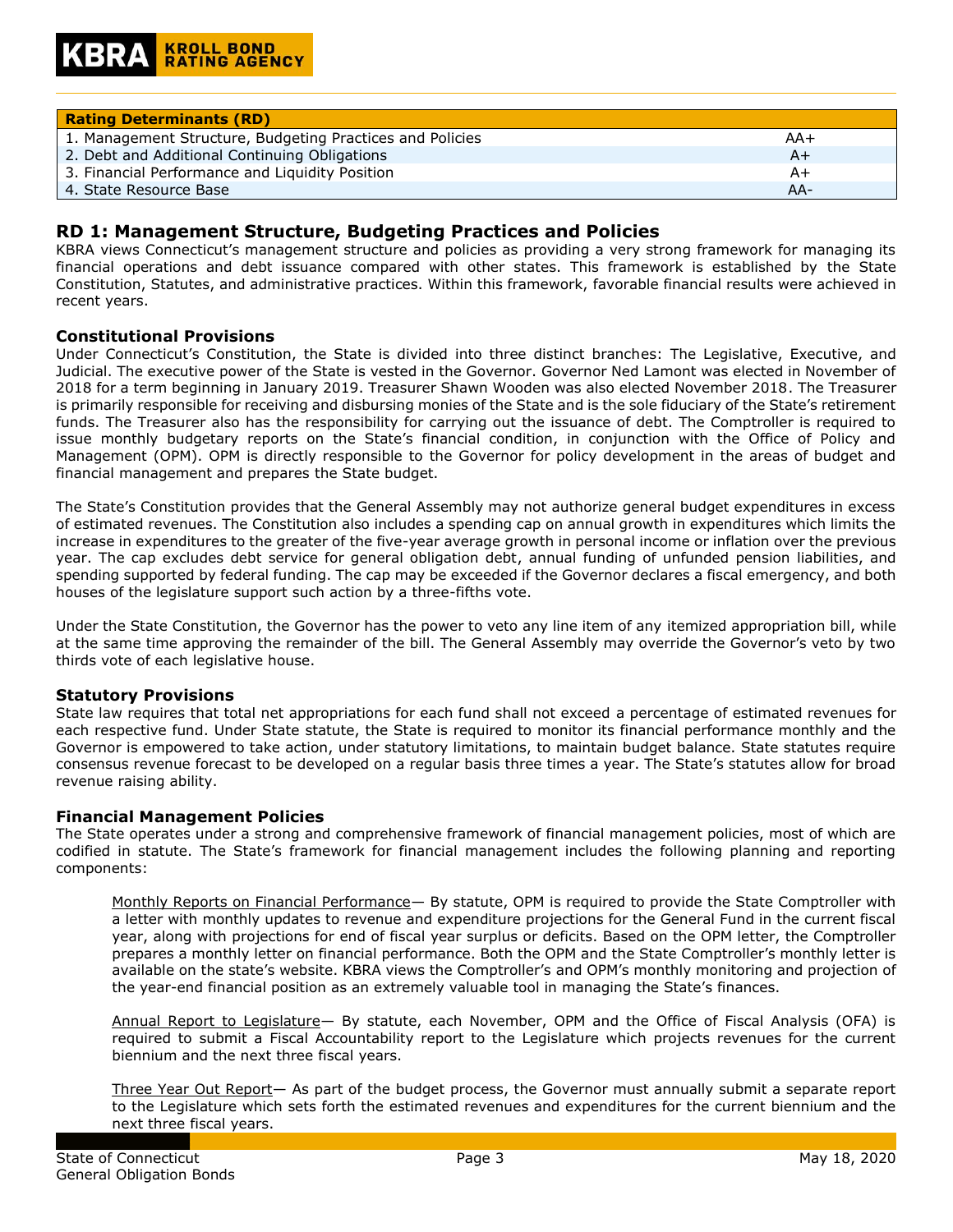Consensus Revenue Estimates— OPM and the OFA are required by statute to issue consensus revenue estimates each year by November 10, January 15, and April 30 that cover the current biennium and the next three fiscal years. The development of consensus revenue forecasts utilizes both in house analytic staff and external economic forecasting services. Economic trends are monitored and factored into monthly updates on revenue projections.

The Treasurer has investment responsibility for all funds of the State and functions as the trustee of all State pension, retirement, and trust funds. The Treasurer is required to report annually on investment activities by December 31 to the Governor and the State's Investment Advisory Council.

#### **State Budget Process**

The State's fiscal year begins on July 1 and ends on June 30. The Governor is required to transmit a budget document to the General Assembly in February of odd numbered years setting forth a separate budget for each of the biennium years. Under State Statute, the Governor has the ability to run the State under Executive Order to maintain essential services in the absence of a budget.

In each even numbered year, the Governor must prepare a report (Mid Term Budget Report) on the status of the budget enacted in the previous year with any recommendations on adjustment and revisions for the coming year. All budget recommendations incorporate the consensus revenue estimate process. If a budget surplus or deficit is projected, the Governor will recommend how the deficit will be mitigated or how the surplus will be used.

## **Ability to Adjust Expenditures and Deficit Mitigation**

Under State statute, the Governor is empowered during the fiscal year to reduce the budget allotment, or expenditure request, by up to 5.0% of any specific appropriation to an agency, except for aid to municipalities, up to 3% of the total appropriations of any fund under certain circumstances without Legislative approval in order to maintain balanced financial operations. Such reductions to expenditures are also referred to as rescissions. Such budget allotments are subject to further modification by the Governor throughout the fiscal year if necessary. Beyond these limits, the General Assembly must act to reduce expenditures.

If the monthly status letter on financial performance issued by the Comptroller indicates a projected General Fund deficit greater than 1% of total General Fund appropriations, the Governor is required within thirty days to submit a report to the General Assembly that outlines a plan that the Governor shall implement to reduce expenditures to prevent a deficit. Over the last several years, the Governor has adjusted the State's operating budget through the rescission process several times in response to projected deficits identified as part of the monthly monitoring of financial performance.

## **Budget Reserve Fund**

State statutes dictate that unappropriated surpluses left in the General Fund (GF) shall be transferred to the Budget Reserve Fund (BRF) until the Fund reaches 15% of the net GF appropriations. The Revenue Volatility Cap requires that beginning in FY 2018 estimated and final payments of the personal income tax and the pass-through entity tax in excess of a threshold, the Revenue Volatility Cap, are deposited into the BRF. The threshold for deposits adjusts under a statutory formula tied to personal income and is calculated annually by the State Comptroller. After the BRF reaches 15% of net GF appropriations, revenues in excess of the Volatility Cap are to be applied to long term liabilities, initially pension liabilities.

Briefly, uses of the BRF include:

- To fund a deficit in the preceding fiscal year
- By transfer of the General Assembly if the consensus revenue forecast projects a GF revenue decline of more than 1%

## **State Debt Limit**

State statutes impose a ceiling on the amount of GF supported debt which may be authorized by the Legislature. The limit is 1.6x net GF tax receipts as projected by the Finance, Revenue and Bonding Committee of the General Assembly. Certain types of debt are excluded from this cap, including cash flow borrowings and emergency financings. Per the November 2019 Fiscal Accountability Report, the estimated debt incurring margin for FY 2020 is \$4.3 billion.

General obligation debt is issued under State debt statutes and specific bond authorizations. Statutes provide that the bonds will be general obligations of the State and that the full faith and credit of the State is pledged for repayment. As per the State's contract with bondholders, appropriations for principal and interest do not need legislative approval.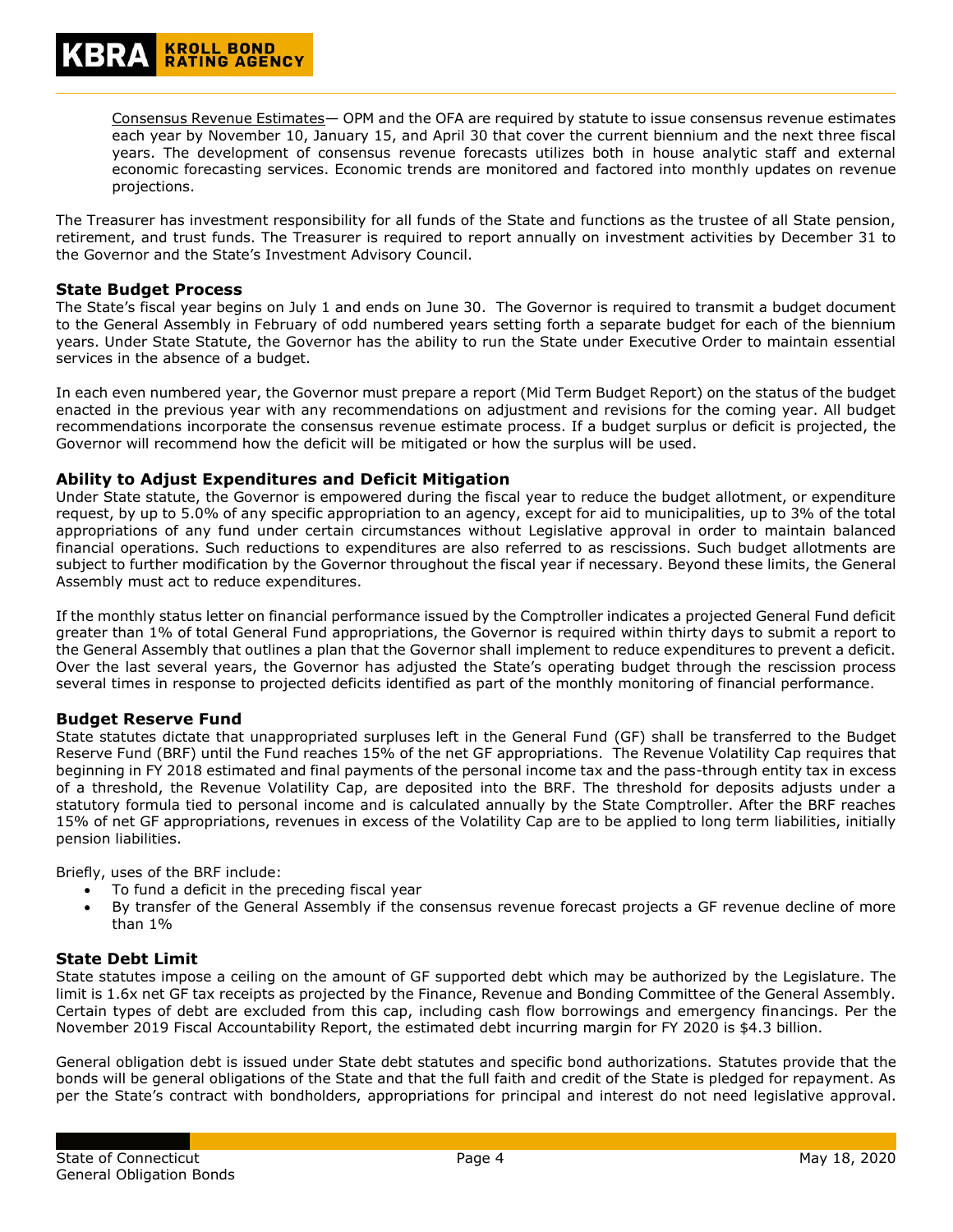There are no express statutory provisions establishing any priorities in favor of general obligation bondholders over other claims against the State. Connecticut is not a voter initiative state.

## **Municipal Accountability Review Board (MARB)**

Statutes passed by the General Assembly as part of the FY 2018-FY 2019 budget process established a Municipal Accountability Review Board (MARB) to provide oversight and assistance to municipalities experiencing fiscal distress. The State has assumed the annual debt service obligations of the City of Hartford under this program. KBRA has added Hartford's outstanding debt to the State's aggregate outstanding debt. The State is also providing support to the City of West Haven under MARB which is expected to be short-term.

#### **Bankruptcy**

Under Chapter 9 of the U.S. Bankruptcy Code, State governments are not permitted to petition courts for protection from creditors, including holders of their general obligation debt.

# **RD 2: Debt and Additional Continuing Obligations**

#### **State Tax-Supported Debt**

Connecticut's pro forma tax-supported debt burden is \$26.0 billion including \$18.9 billion in general obligation bonds, \$6.4 billion in special tax debt secured by a pledge of transportation related taxes and fees, and \$216 million in various other obligations. Also included in this figure is \$488 million in City of Hartford debt. The State has assumed Hartford's debt service payments on this debt under a Contract for Financial Assistance executed in April 2018 as part of a plan to stabilize the financially distressed city.

In comparison with other states, Connecticut's state tax-supported debt burden is high. These high debt levels result in part from the State's practice of issuing general obligation debt for certain university projects and for purposes that municipal entities and counties fund in other states, including local school construction. Connecticut has not had a county form of government since October 1960.

| <b>FIGURE 1</b>                                                                                             |              |              |              |              |                       |  |
|-------------------------------------------------------------------------------------------------------------|--------------|--------------|--------------|--------------|-----------------------|--|
| <b>Pro Forma Direct Tax-Supported Debt</b><br><b>Principal Amount Outstanding</b><br>(dollars in thousands) |              |              |              |              |                       |  |
|                                                                                                             | 2/1/2016     | 2/1/2017     | 2/15/2018    | 2/1/2019     | 5/1/2020 <sup>1</sup> |  |
| General Obligation Bonds                                                                                    | \$13,529,951 | \$14,090,513 | \$14,038,169 | \$15,007,964 | \$14,904,865          |  |
| General Obligation Bond Anticipation Notes                                                                  |              |              | 400,000      |              |                       |  |
| Pension Obligation Bonds (GO) <sup>2</sup>                                                                  | 2,346,499    | 2,351,187    | 2,369,532    | 2,367,505    | 2,393,806             |  |
| UConn 2000 Bonds (GO)                                                                                       | 1,059,285    | 1,532,895    | 1,420,535    | 1,635,125    | 1,568,905             |  |
| <b>Total General Obligation Debt</b>                                                                        | 16,935,735   | 17,974,595   | 18,228,236   | 19,010,594   | 18,867,576            |  |
| Special Tax Obligation Bonds                                                                                | 4,519,700    | 5,041,800    | 5,540,495    | 5,957,600    | 6,424,700             |  |
| Other $3$                                                                                                   | 320,463      | 326,883      | 302,343      | 256,706      | 215,781               |  |
| State Guaranteed City of Hartford Debt                                                                      |              |              |              | 515,910      | 487,655               |  |
| <b>Total Direct Tax-Supported Debt</b>                                                                      | 21,775,898   | 23,343,278   | 24,071,074   | 25,740,810   | 25,995,712            |  |

*Source: POS and historic GO Official Statements.*

<sup>1</sup>Adjusted to include \$900 million in pro forma general obligation bonds anticipated to price in May and June 2020 and \$850 million in pro forma special tax obligation bonds anticipated to price in May 2020.

2 Includes accreted value of Capital Appreciation bonds.

3 Includes lease financing, tax increment financings, CHFA Supportive Housing Bonds and CHFA Emergency Mortgage Assistance Program Bonds.

Connecticut's state tax-supported debt burden is high relative to population, personal income and GSP, ranking among the very highest in the Country by all three metrics. The State's debt burden compares more favorably however when analyzed on the basis of aggregate state and local borrowings. By this more inclusive measure, the State's debt burden falls to the top 30% of states compared to personal income and to GSP (Figure 2).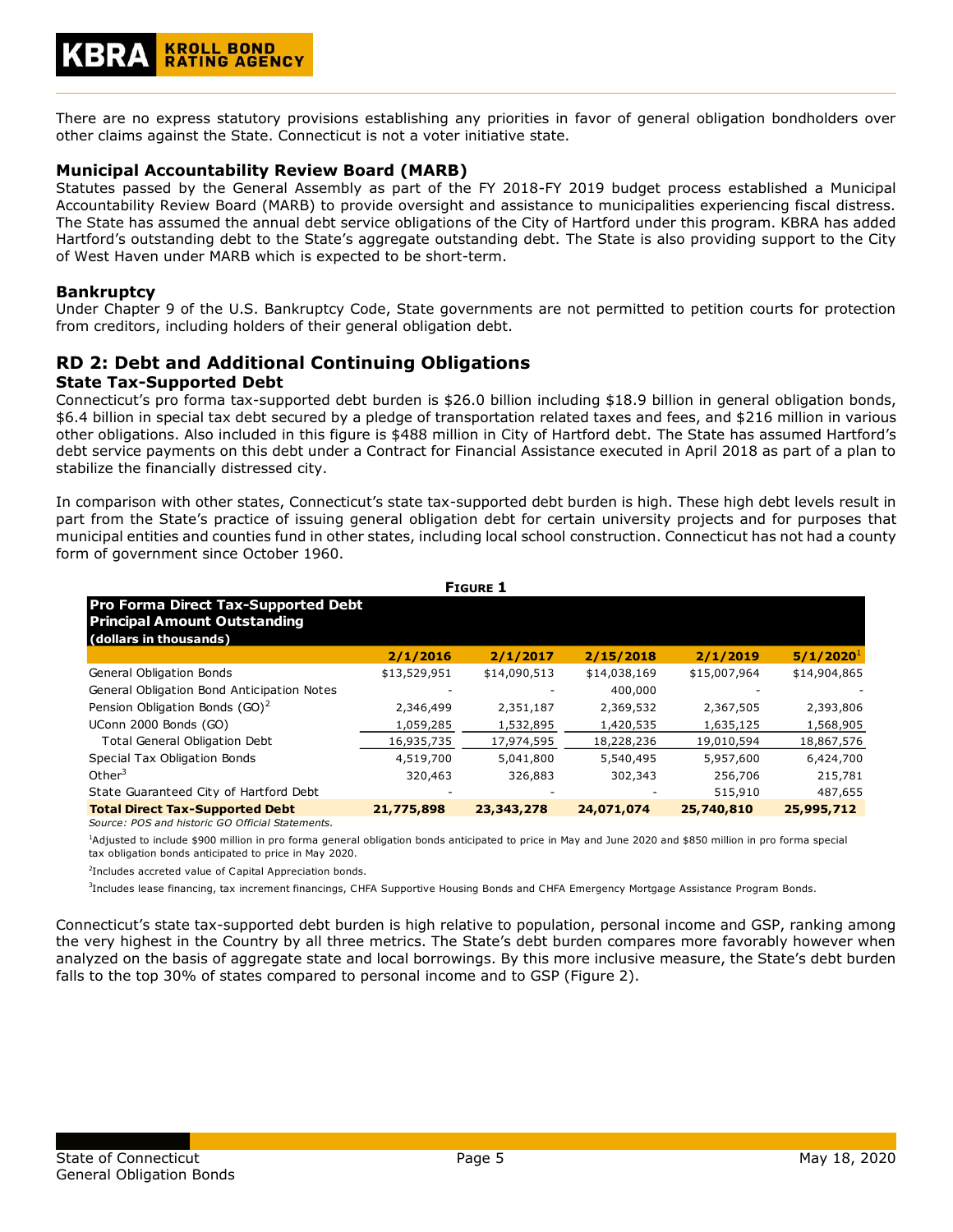|                                                                                                     | <b>FIGURE 2</b> |                           |                                                |
|-----------------------------------------------------------------------------------------------------|-----------------|---------------------------|------------------------------------------------|
| <b>Debt Ratios</b><br>(in dollars)                                                                  |                 |                           |                                                |
|                                                                                                     | Connecticut     | Average of<br>U.S. States | <b>Connecticut Rank</b><br>Among the 50 States |
| Tax-Supported Debt:                                                                                 |                 |                           |                                                |
| Per Capita                                                                                          | \$7,291         | \$1,631                   | Highest 10%                                    |
| as a % of Personal Income                                                                           | $9.2\%$         | 2.8%                      | Highest 10%                                    |
| as a % of GSP                                                                                       | $9.1\%$         | 2.5%                      | Highest 10%                                    |
| Aggregate State and Local Debt:                                                                     |                 |                           |                                                |
| Per Capita                                                                                          | \$13,867        | \$9,308                   | Highest 10%                                    |
| as a % of Personal Income                                                                           | 19.2%           | 17.9%                     | Highest 30%                                    |
| as a % of GSP                                                                                       | 18.5%           | 15.5%                     | Highest 10%                                    |
| Source: U.S. Census Bureau, U.S. Bureau of Economic Activity, Credit Scope, and Annual Disclosures. |                 |                           |                                                |

Connecticut has a relatively small level of exposure to variable rate debt or derivative financings; hence these types of transactions do not pose a significant risk to the State's liquidity position. As of May 1, 2020, the State has \$983 million in variable rate general obligation bonds, which represents approximately 5.2% of pro forma long-term GO debt. The State has one outstanding GO swap with the notional amount of \$20 million that will mature June 1, 2020. Under the swap agreement, the State controls termination unless its rating falls below the BBB level.

## **Debt Amortization**

Connecticut's debt amortization parameters are conservative, with GO debt generally required to be amortized over 20 years on a level principal basis, which generates a declining debt service schedule. Speed of amortization of direct general obligation debt, is above average with 70% of principal retired over the next 10 years. In FY 2019, GO bond debt service represented 9.6% of total governmental expenditures (on a GAAP basis).

## **Capital Improvement Plan**

The State's general obligation bond authorizations for capital projects declined in recent years, decreasing from \$2.8 billion in FY 2015 to approximately \$1.4 billion and \$1.6 billion in FYs 2020 and 2021, respectively. The General Assembly also authorized special tax obligation bonds for transportation of \$778 million and \$782 million in FYs 2020 and 2021, respectively.

#### **State of Connecticut Retirement Systems**

Connecticut administers two major pension plans: the State Employees' Retirement System (SERS) and the State Teachers' Retirement System (TRS). It also administers the much smaller Judicial Retirement System (JRS). The State's level of funding for its pension plans remains among the lowest for US states. The funded ratio for SERS is 38% (June 30, 2019) and for TRS is 52% (June 30, 2018, revised June 18, 2019). The State has contributed to these funds at the full Actuarially Determined Employer Contribution (ADEC) in recent years, but funding progress has lagged as realized investment returns have not reached actuarial assumptions.

#### State Employees' Retirement System (SERS)

SERS is a single-employer defined benefit pension plan that provides retirement, disability, and death benefits to plan members and their beneficiaries. Employees also contribute. Full actuarial valuations were historically performed by a third-party consultant as of June 30 of even numbered years, but commencing June 30, 2019, the State intends to perform annual actuarial valuations. The assumed annual investment rate of return was reduced gradually from 8.5% in 2010 to 6.9% in 2016. This revised assumption is more realistic in KBRA's view and has contributed to a trend of significant growth in annual contribution requirements.

On July 31, 2017, the General Assembly approved an agreement between the State and State Employee Bargaining Agent Coalition (SEBAC) which made substantial changes to pension and healthcare benefits for employees and retirees, including a three-year wage freeze, increased employee pension contributions for existing SERS members, a reduced COLA formula and a change in timing for post-2022 retirees, revisions to the healthcare design plan, and cost sharing for current employees. The State also agreed to extend the expiration date of the existing agreement with SEBAC on pension and healthcare from 2022 to 2027.

The 2017 agreement extended the amortization end date for approximately 4/5ths of the outstanding unfunded liability from 2032 to 2047. The 2019 Budget Act for the 2020-2021 extended amortization for the remaining 1/5th of the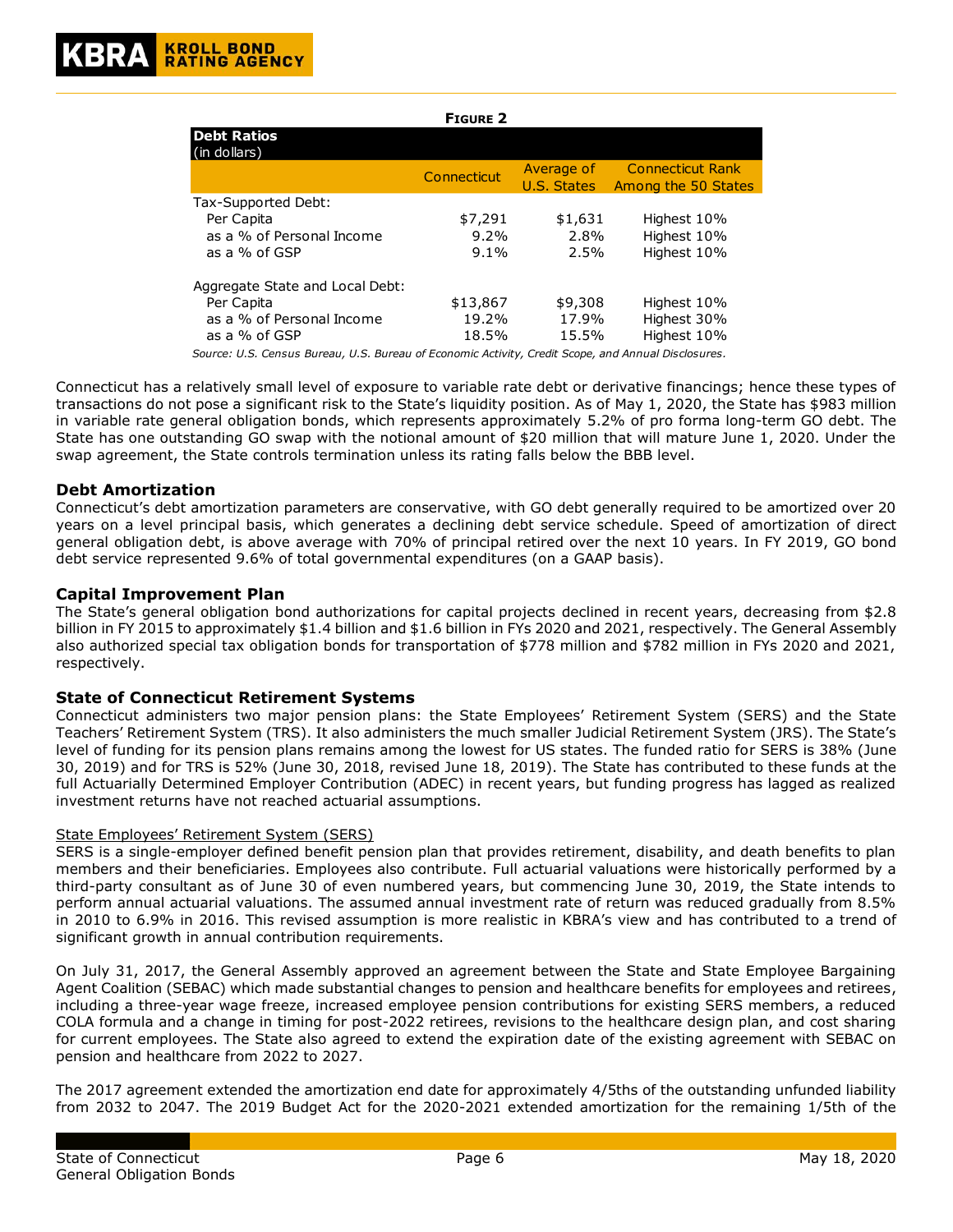unfunded liability to 2047, which is anticipated to reduce the ADEC by approximately \$157 million annually in FY 2020 and \$168 million FY 2021.

#### Teacher's Retirement System (TRS)

TRS is a single-employer defined benefit pension plan administered by the Teachers' Retirement Board (TRB) for teachers, principals and other education supervisors employed in public school districts. Connecticut pays the entire ADEC on behalf of participating school districts and public universities. The teachers also contribute.

In April 2008, Connecticut issued \$2.3 billion in taxable Pension Obligation Bonds (POB) which was deposited into the Teachers' Retirement Fund. Under the bond documents, the State covenants to contribute 100% of the ADEC based on the then current closed amortization period ending in 2032. However, as part of the 2019 Budget Act for the 2020-2021 biennium, the State extended the amortization period 17 years, utilizing a level dollar amortization which reduces the ADEC an estimated by \$183 million and \$188 million, in FYs 2020 and 2021, respectively. To compensate for the modification, a Special Capital Reserve Fund (SCRF) was established for the benefit of the POB holders, with a deposit of \$380.9 million in June 2019. In addition, net lottery revenues are pledged to replenish the SCRF in the event of a draw. Furthermore, the assumed investment rate of return was reduced to 6.9% from 8%. The State Attorney General opined that these changes provide adequate protection to the POB bondholders.

| <b>FIGURE 3</b>                                                                                    |             |            |              |
|----------------------------------------------------------------------------------------------------|-------------|------------|--------------|
| l Pension Funded Status<br>as of June 30, 2019 (dollars in millions)                               |             |            |              |
|                                                                                                    | <b>SERS</b> | <b>TRS</b> | <b>Total</b> |
| Market Value of Assets                                                                             | \$13,276    | \$17,947   | \$31,223     |
| Actuarial Accrued Liability                                                                        | 36,088      | 34,712     | 70,800       |
| <b>Unfunded Actuarial Accrued Liability</b>                                                        | 22,293      | 16,760     | 39,053       |
| Funded Ratio (based on the market value of assets)                                                 | 36.8%       | 51.7%      | 44.1%        |
| FY 2019 Actuarially Determined Employer Contribution (ADEC)                                        | 1,575       | 1,292      | 2,867        |
| % of ADEC Contributed                                                                              | 100%        | 100%       |              |
| Source: State of Connecticut Annual Information Statement dated February 15, 2020 with May 1, 2020 |             |            |              |

*Source: State of Connecticut Annual Information Statement dated February 15, 2020 with May 1, 2020 supplementary information.*

#### **Net Pension Liability**

The State's net pension liability (NPL), based on GASB 68 reporting requirements, represents a combined liability for all of the State pension funds, SERS, TRS and JRS. The NPL begins with the total actuarial pension liability based upon the entry age normal actuarial method. From this amount, the market value of invested pension fund assets is deducted and the balance is the NPL.

The combined NPL is \$34.8 billion as of June 30, 2019 as shown in the State's FY 2019 CAFR. This NPL ranks among highest in the country when compared to population, personal income, and GSP (Figure 4). In FY 2019, the State's combined contribution toward pensions was \$2.90 billion including \$1.58 billion to SERS, \$1.29 billion to TRS, and \$27 million to JRS. This total contribution was equivalent to 9.6% of FY 2019 total governmental expenditures.

| <b>FIGURE 4</b>                                           |                           |                                                |  |  |  |  |  |
|-----------------------------------------------------------|---------------------------|------------------------------------------------|--|--|--|--|--|
| <b>Net Pension Liability (NPL) Ratios</b><br>(in dollars) |                           |                                                |  |  |  |  |  |
| Connecticut                                               | Average of<br>U.S. States | <b>Connecticut Rank</b><br>Among the 50 States |  |  |  |  |  |
|                                                           |                           |                                                |  |  |  |  |  |
| \$9,767                                                   | \$1,929                   | Highest 10%                                    |  |  |  |  |  |
| 12.3%                                                     | $3.3\%$                   | Highest 10%                                    |  |  |  |  |  |
| 12.2%                                                     | $3.0\%$                   | Highest 10%                                    |  |  |  |  |  |
|                                                           |                           |                                                |  |  |  |  |  |

*Source: U.S. Census Bureau, U.S. Bureau of Economic Activity, Credit Scope, and Annual Disclosures.*

The State has fully funded the ADEC for the SERS plan since 2012 and on the TRS plan since 2006, but the funded status of the two plans has eroded in part because actual investment returns have lagged assumptions. The revised return assumptions assume that investment returns will provide a smaller portion of the cashflows needed to maintain the plans, resulting in increased State contributions. Seen below, contributions to SERS and TRS are anticipated to increase to \$3.1 billion in FY 2021.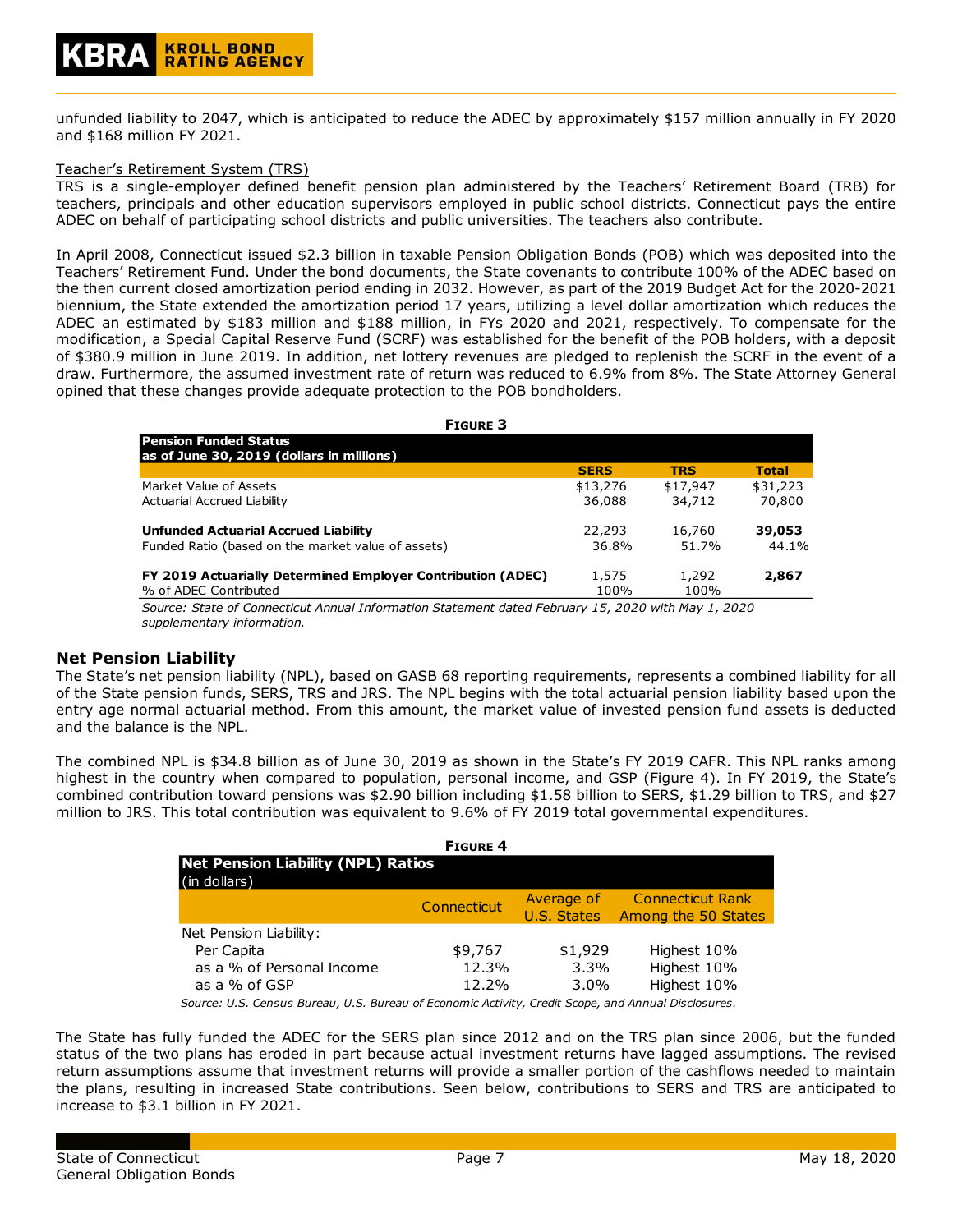#### **FIGURE 5 2017 2018 2019 2020 2021** ERS \$1,569 \$1,443 \$1,575 \$1,616 \$1,807 TRS \$1,012 \$1,271 \$1,292 \$1,209 \$1,250 **Total \$2,581 \$2,714 \$2,867 \$2,825 \$3,057** *% ∆ YOY 3.7% 5.1% 5.6% -1.4% 8.2%* **Actuarially Determined Employer Contributions for ERS and TRS** FYE June 30 (dollars in millions)

*Source: State of Connecticut Annual Information Statements, and State of Connecticut Preliminary Official Statement.*

## **Other Post-Employment Benefits (OPEB)**

Connecticut provides healthcare and life insurance benefits to eligible state employees. The State funds the benefit costs on a pay as you go basis, as do most states, through a transfer from the General Fund to its OPEB trust fund. Beginning in 2009, new hires had OPEB trust contribution requirements. The most recent SEBAC contract requires employee trust contributions of 3% of salary for 15 years for employees hired on or after July 1, 2017. In FY 2019, the State's contribution to retiree healthcare and life insurance costs was \$788 million, which represents 2.6% of FY 2019 total governmental expenditures.

## **Total Fixed Costs**

Total FY 2019 fixed costs, including debt service, pension contributions and pay-as-you-go OPEB costs, represented 21.8% of total governmental expenditures.

## **RD 3: Financial Performance and Liquidity Position**

The State's financial position trended favorably in FY 2018 and FY 2019, lifted by better than budgeted income tax receipts and sales tax collections in the General Fund. State statutes direct the Comptroller to deposit any unappropriated GF surplus to the BRF. Recent legislative reforms establish a revenue volatility cap whereby collections from certain volatile sources above a certain threshold are deposited to the BRF. Substantially better than projected PIT collections allowed the Budget Reserve Fund (BRF) to grow from \$213 million in FY 2017 to a strong \$2.5 billion at the close of FY 2019. The sizable reserves well position the State to manage the impact of the pandemic.

#### **FY 2020 and FY 2021 General Fund Outlook**

KBRA has reviewed the latest OPM report on the General Fund (released April 30, 2020). As a result of the pandemic, the report indicates FY 2020 revenues are estimated at \$1.1 billion under budget. Transfers from the BRF are expected to close the projected GF operating deficit, and the estimated ending BRF balance is \$1.9 billion, which is a still sizable 9.7% of expenditures (see Figure 6). The largest categories of budgetary variance are personal income taxes (\$490 million), sales and use tax (\$257 million) and federal grants (\$203.7 million). The federal grants account shortfall is due to an expected delay in federal reimbursement related to hospital supplemental payments.

Looking ahead to FY 2021, the State is projecting a \$2.0 billion GF operating deficit, but expects to enact measures to close the gap so as to maintain a balance of \$1.9 billion in the BRF.

| Figure 6                                       |                  |                  |
|------------------------------------------------|------------------|------------------|
| <b>General Fund Operations and BRF Balance</b> |                  |                  |
| FYE June 30 (\$ in millions) (Budgetary Basis) |                  |                  |
|                                                | <b>FY 2020</b>   | <b>FY 2021</b>   |
|                                                | <b>Estimated</b> | <b>Estimated</b> |
| <b>Prospective Operations</b>                  |                  |                  |
| Revenues                                       | 18,485           | 18,088           |
| Expenditures                                   | 19,419           | 20,250           |
| Surplus (Deficit)                              | (934)            | (2, 161)         |
| as a % of Expenditures                         | $-4.8%$          | $-10.7%$         |
| <b>Budget Reserve Fund Balance</b>             |                  |                  |
| Beginning BRF Balance                          | 2,506            | 1,890            |
| Operating Surplus (Deficit)                    | (934)            | (2, 161)         |
| <b>Volatility Cap Deposit</b>                  | 318              |                  |
| <b>Estimated Ending BRF Balance</b>            | 1,890            | see note*        |
| as a % of Expenditures                         | 9.7%             |                  |

*Source: State of Connecticut*

\*State assumes actions will be taken to maintain balance of BRF at \$1.89 billion.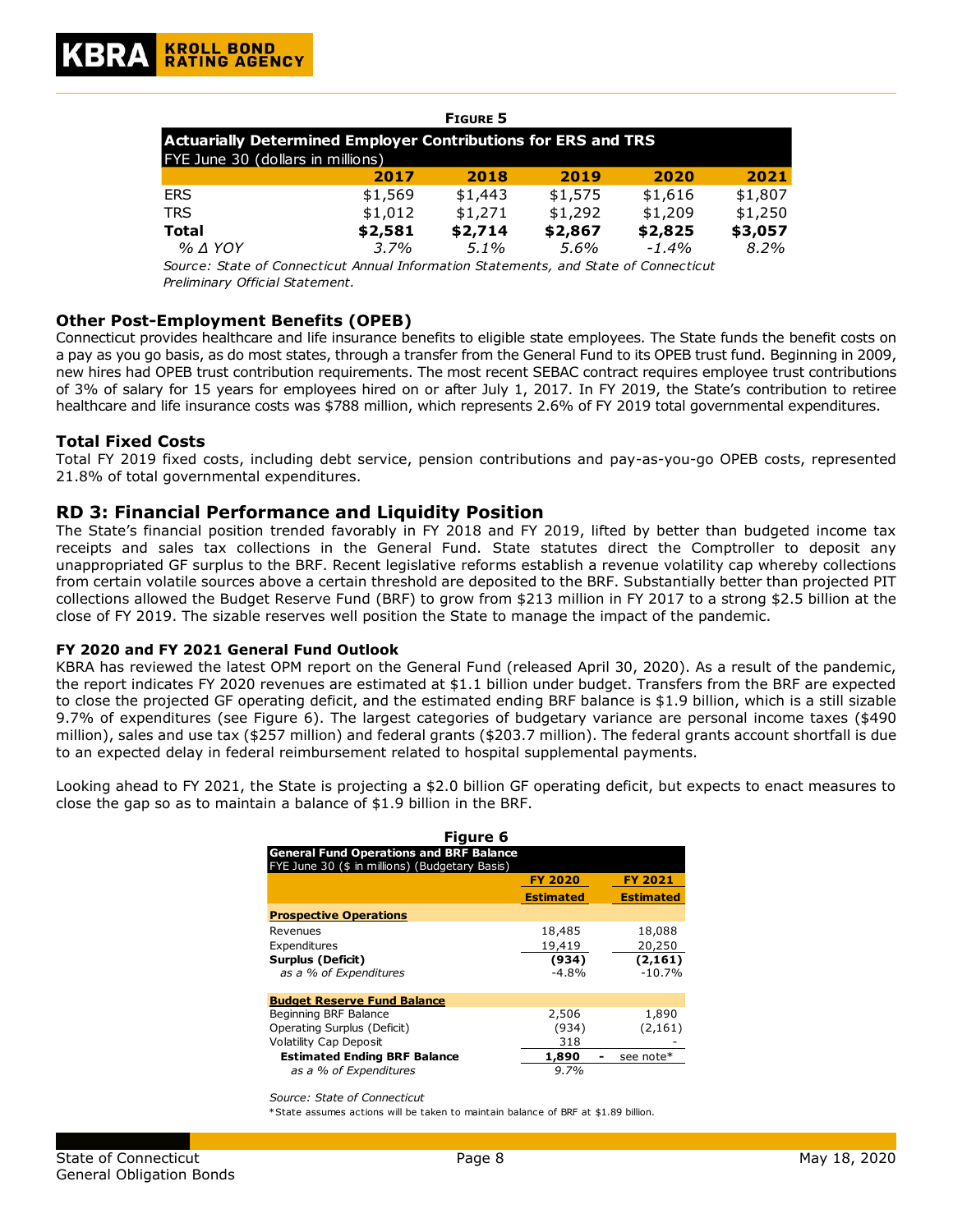#### **Adopted Biennium Budget**

On June 4, 2019 the State Legislature passed the FYs 2020–2021 Biennium Budget. Budgetary initiatives included expansion of the sales tax base, pension restructuring and labor reforms. The budget retains the FY 2019 structure of hospital user fees charged by the state, and maintains a 10% corporate tax surcharge (\$60 million in FY 2020). Larger components of additional revenues in FY 2020 are derived from adjusting the diversion of the car sales tax to the Special Transportation Fund, a 1% prepared food tax, and expansion of the sales tax base to include digital downloads. Income taxes benefit from maintaining eligibility limits for property tax credits and a reduction in the pass-through entity tax credit. Appropriation initiatives include reforms to the teachers' pension costs, for budgeted expenditure savings of \$183 million and \$189 million in FYs 2020 and 2021, respectively.

#### **FY 2019 Results**

The State's 2019 budgetary basis annual financial report was released on October 31, 2019. The General Fund achieved a \$371 million operating surplus, which was deposited to the Budget Reserve Fund. In addition, a volatility cap deposit of \$949.7 million was made to the BRF. The ending BRF balance of \$2.5 billion represents just over 13% of FY 2020 appropriations. Strengthened reserves will help the State in weathering economic downturns.

As shown in Figure 7, FY 2019 budgetary basis GF revenue growth is a sizable 8%. The revenue growth is overstated due to the timing of Medicaid reimbursement, as \$400 million of revenue recorded in FY 2019 is attributable to FY 2018. Adjusting for this event, FY 2019 budgetary basis GF revenue growth is a still favorable 3.5%. Several revenue categories outperformed budget, including income taxes (\$518 million favorable budgetary variance), pass through entity taxes (\$572 million variance) and sales taxes (\$184 million variance).

While PIT collections exceeded budget, PIT revenues declined relative to the previous year reflecting the absence of the extraordinary impact in FY 2018 from federal tax reform. However, the PIT decline is offset by pass-through entity income taxes collections which started in FY 2019. Under federal tax law changes effective January 1, 2018, passthrough businesses (sole proprietors, partnerships and S-corporations) gained a 20 percent deduction, incentivizing organizing and reporting as a pass-through entity. The strong sales tax collections reflect increased collection from online sales, partially due to the U.S. Supreme Court decision Wayfair, Inc. v. South Dakota.

FY 2019 expenditures increased \$638 million (3.4%) over the prior year, with the majority of expense growth attributable to three spending areas: a transfer to the new TRS Special Capital Reserve Fund created for the benefit of POB bonds issued in 2008 (\$380 million), SER retirement contribution (\$115.8 million) and Medicaid costs (\$93.9 million). The Special Capital Reserve Fund was established in June 2019 to comply with the adequate provision requirement of the 2008 GO pension obligation bonds. The State is changing the actuarial funding methodology for the TRS, and this change requires meeting an adequate provision covenant.

The State's discipline in restraining spending in a period of revenue expansion is a credit positive as it enables reserve accumulation and positions the State to manage future declines in its volatile revenue base.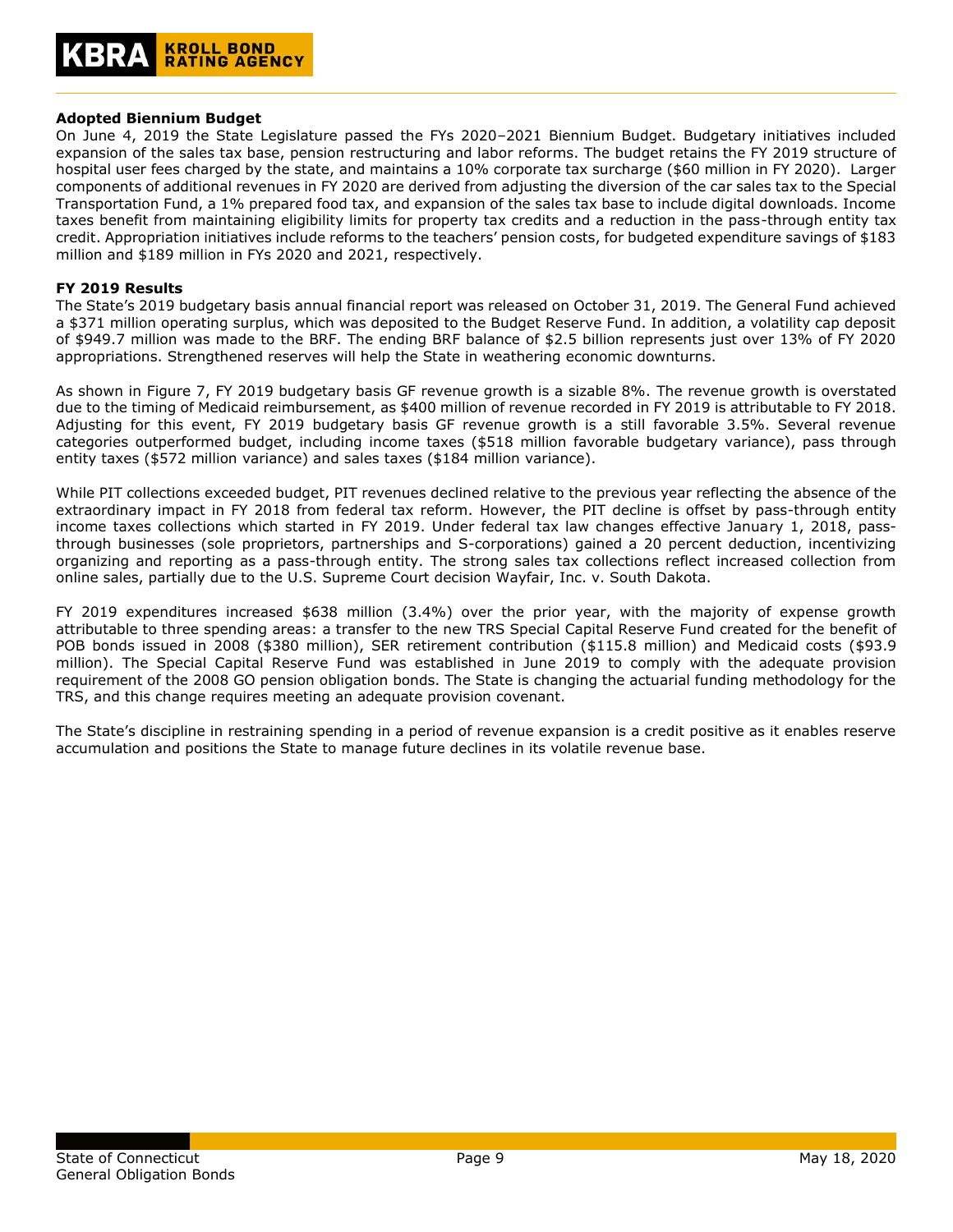| <b>Figure 7</b>                                                   |        |        |        |        |        |  |  |
|-------------------------------------------------------------------|--------|--------|--------|--------|--------|--|--|
| General Fund Statement of Revenues, Expenditures, and Net Surplus |        |        |        |        |        |  |  |
| Budgetary Modified Cash Basis (FYE June 30) (dollars in millions) |        |        |        |        |        |  |  |
|                                                                   | 2015   | 2016   | 2017   | 2018   | 2019   |  |  |
| Operating Revenues <sup>1</sup>                                   | 17,282 | 17,781 | 17,703 | 18,199 | 19,650 |  |  |
| <b>Operating Expenditures</b>                                     | 17,420 | 17,921 | 17,763 | 18,611 | 19,249 |  |  |
| <b>Other Resources</b>                                            | 25     | (30)   | 37     | (71)   | (31)   |  |  |
| <b>Operating Surplus (Deficit)</b>                                | (113)  | (170)  | (23)   | (483)  | 371    |  |  |
| Transfers (to) from Budget Reserve Fund                           | 113    | 170    | 23     | 483    | 371    |  |  |
| Reserved for Subsequent Years Expenditure                         |        |        |        |        |        |  |  |
| Reserved for Prior Years Resources                                |        |        |        |        |        |  |  |
| <b>Unappropriated Surplus (Deficit)</b>                           |        |        |        |        |        |  |  |
|                                                                   |        |        |        |        |        |  |  |

| <b>Budget Reserve Fund<sup>3</sup></b>    |                          |                          |      |       |       |  |
|-------------------------------------------|--------------------------|--------------------------|------|-------|-------|--|
| Beginning Budget Reserve Fund Balance     | 519                      | 406                      | 236  | 213   | 1,185 |  |
| Transfers in (out)                        | (113)                    | (170)                    | (23) | (499) | 371   |  |
| Volatility Cap Deposit <sup>2</sup>       | $\overline{\phantom{0}}$ | $\overline{\phantom{0}}$ | -    | 1.471 | 950   |  |
| <b>Ending Budget Reserve Fund Balance</b> | 406                      | 236                      | 213  | 1,185 | 2,506 |  |
| as a % of Operating Expenditures          | 2.3%                     | 1.3%                     | 1.2% | 6.4%  | 13.0% |  |

*Source: Annual Financial Reports of the State Controller*

 $1$ FY 2018 and FY 2019 revenue is reported net of volatility deposits to the BRF.

<sup>2</sup>Volatility transfers became effective in FY 2018.

<sup>3</sup> Held in Special Revenue Fund.

#### **Figure 8**

2015 ∆ YOY (%) 2016 ∆ YOY  $(%)$  2017 ∆ YOY (%) 2018 ∆ YOY (%) 2019 *Revenues* Personal Income Tax 9,151 0.3% 9,182 -2.1% 8,989 19.8% 10,770 -10.5% 9,640 Federal Grants 1,241 4.9% 1,302 1.8% 1,325 -13.7% 1,143 82.3% 2,084 Sales and Use Tax  $4,205$   $-0.6\%$   $4,182$   $0.2\%$   $4,192$   $0.2\%$   $4,202$   $3.2\%$   $4,338$ Corporate Income Tax 815 8.1% 880 17.8% 1,038 -11.3% 921 15.2% 1,061 Pass-through Entity Tax 1,172 Excise Taxes (Alcohol and Cigarettes) 420 3.9% 437 1.8% 445 -1.1% 440 -4.0% 422 Indian Gaming Payments 268 -0.8% 266 1.5% 270 1.1% 273 -6.6% 255 Statutory Transfers from Other Funds 135 31.4% 178 -33.5% 118 -7.3% 110 0.0% 110 Other 1,046 29.5% 1,355 -2.1% 1,326 -74.4% 340 67.1% 568 **Total Revenues 17,282** 2.9% **17,781** -0.4% **17,703** 2.8% **18,199** 8.0% **19,650** *Expenditures* General Government  $661$  -5.1% 627 -6.8% 585 10.7% 648 0.8% 653 Public Safety 287 0.5% 289 -4.9% 274 -5.3% 260 4.7% 272 Conservation and Development 206 -5.3% 195 -7.1% 181 0.0% 181 -6.2% 170 Health and Hospitals 1,785 -1.1% 1,766 -32.6% 1,190 -2.2% 1,163 2.6% 1,194 Human Services 3,096 0.2% 3,102 16.9% 3,625 18.4% 4,292 0.5% 4,312 Education, Libraries and Museums 5,025 1.9% 5,122 -2.3% 5,004 0.4% 5,025 3.7% 5,208 Corrections and Judicial 2,070 -0.5% 2,061 -5.4% 1,949 -2.0% 1,911 3.0% 1,968 Debt Service 1,554 17.8% 1,831 5.7% 1,935 1.1% 1,956 13.8% 2,225 Other 2,735 7.1% 2,929 3.1% 3,020 5.1% 3,175 2.3% 3,247 **Total Expenditures 17,420** 2.9% **17,921** -0.9% **17,763** 4.8% **18,611** 3.4% **19,249** Budgetary Modified Cash Basis (FYE June 30) (dollars in millions) **General Fund Revenues and Expenditures**

*Source: Annual Financial Report of the State Controller*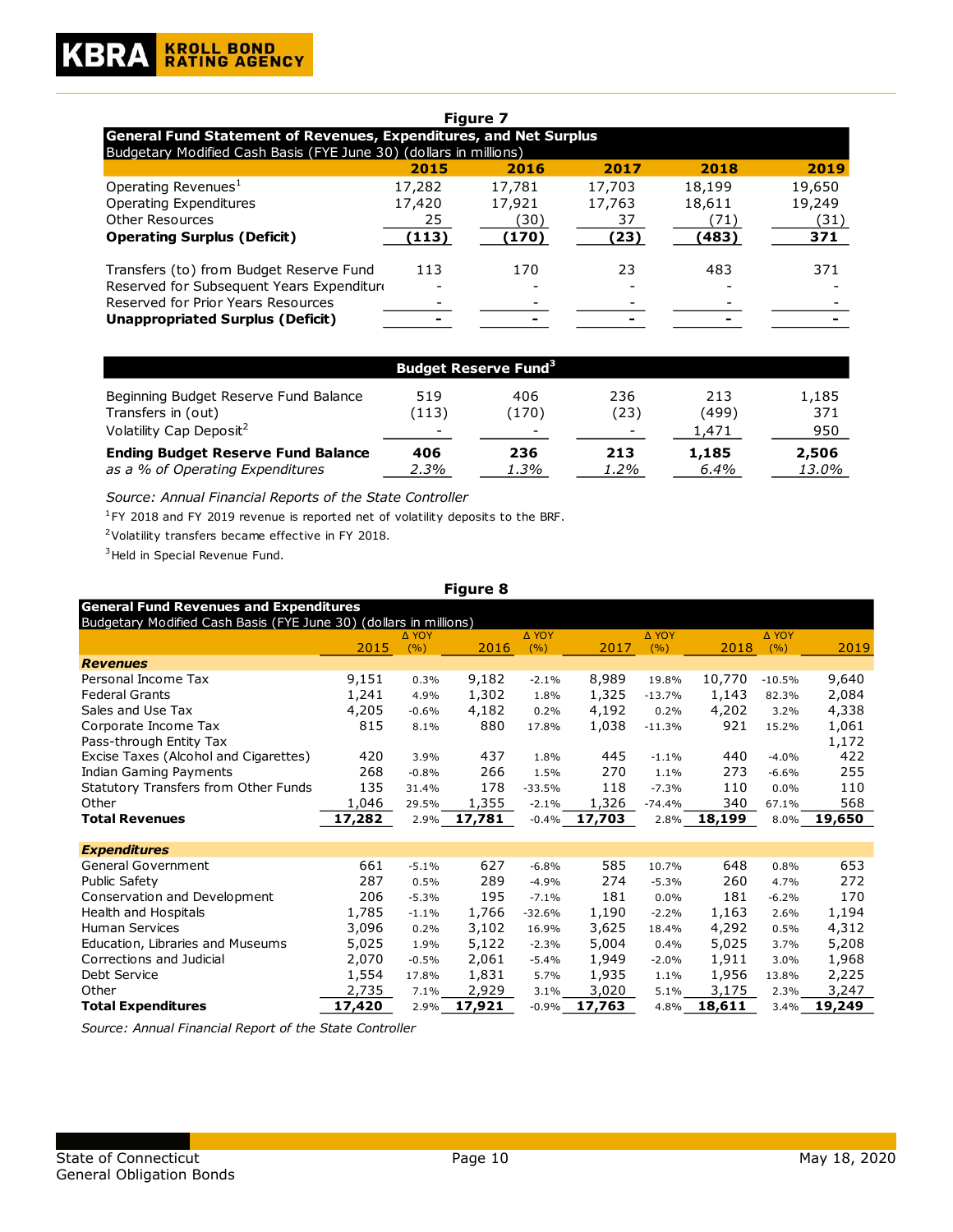#### **FY 2019 Audited GAAP Results**

Audited results from the State's FY CAFR confirm favorable performance in FY 2019 as a \$968 million net change in General Fund balance, equivalent to 4.7% of revenues, allowed the State to increase the Budget Reserve Fund balance to \$2.5 billion from \$1.2 billion

| <b>FIGURE 9</b>                                                   |          |          |         |         |          |  |  |
|-------------------------------------------------------------------|----------|----------|---------|---------|----------|--|--|
| <b>General Fund Summary Statement of Income and Balance Sheet</b> |          |          |         |         |          |  |  |
| FYE June 30 (Audited, GAAP Basis) (dollars in millions)           |          |          |         |         |          |  |  |
|                                                                   | 2015     | 2016     | 2017    | 2018    | 2019     |  |  |
| <b>Statement of Income</b>                                        |          |          |         |         |          |  |  |
| Revenues                                                          | 17,954   | 18,215   | 18,502  | 20,663  | 20,776   |  |  |
| Expenditures                                                      | 16,936   | 17,444   | 17,138  | 18,077  | 18,358   |  |  |
| Excess (Deficiency) of Rev. Over Exp.                             | 1,018    | 771      | 1,364   | 2,586   | 2,418    |  |  |
| Other Financing Sources (Uses)                                    | (1, 166) | (1, 195) | (1,243) | (940)   | (1, 451) |  |  |
| <b>Net Change in Fund Balance</b>                                 | (148)    | (424)    | 121     | 1,646   | 968      |  |  |
| Fund Balance (Deficit) - Beginning                                | (41)     | (190)    | (614)   | (494)   | 1,151    |  |  |
| Change in Reserve for Inventories                                 | (1)      | (0)      | (1)     | (0)     | 2        |  |  |
| <b>Fund Balance (Deficit) - Ending</b>                            | (190)    | (614)    | (494)   | 1,151   | 2,121    |  |  |
| <b>Balance Sheet</b>                                              |          |          |         |         |          |  |  |
| <b>Assets</b>                                                     |          |          |         |         |          |  |  |
| Cash and Cash Equivalents                                         |          |          |         | 481     | 1,927    |  |  |
| Taxes Receivable, Net                                             | 1,220    | 1,321    | 1,381   | 1,801   | 1,781    |  |  |
| All Other                                                         | 659      | 532      | 543     | 1,041   | 709      |  |  |
| <b>Total Assets</b>                                               | 1,880    | 1,853    | 1,924   | 3,323   | 4,417    |  |  |
|                                                                   |          |          |         |         |          |  |  |
| Liabilities                                                       |          |          |         |         |          |  |  |
| Accounts Payable and Accrued Liabilities                          | 346      | 334      | 350     | 373     | 358      |  |  |
| Due to Other Funds                                                | 324      | 432      | 356     | 84      | 75       |  |  |
| All Other                                                         | 971      | 1,123    | 1,062   | 1,030   | 1,049    |  |  |
| <b>Total Liabilities</b>                                          | 1,641    | 1,889    | 1,768   | 1,487   | 1,482    |  |  |
|                                                                   |          |          |         |         |          |  |  |
| Deferred Inflows of Resources                                     | 428      | 578      | 650     | 685     | 814      |  |  |
| <b>Fund Balances</b>                                              |          |          |         |         |          |  |  |
| Nonspendable                                                      | 51       | 53       | 54      | 56      | 62       |  |  |
| Committed for:                                                    |          |          |         |         |          |  |  |
| Continuing Appropriations                                         | 65       | 97       | 60      | 134     | 165      |  |  |
| <b>Budget Reserve Fund</b>                                        | 406      | 236      | 213     | 1,201   | 2,506    |  |  |
| Future Budget Years                                               | 81       |          |         |         |          |  |  |
| Assigned to Surplus Transfer for 2020-2021                        |          |          |         |         | 160      |  |  |
| Unassigned                                                        | (793)    | (999)    | (821)   | (241)   | (771)    |  |  |
| Fund Balance (Deficit) - Ending                                   | (190)    | (614)    | (494)   | 1,151   | 2,121    |  |  |
|                                                                   |          |          |         |         |          |  |  |
| Budget Reserve Fund as a % of Expenditures                        | 2.4%     | 1.4%     | 1.2%    | 6.6%    | 13.6%    |  |  |
| Unassigned Fund Balance as a % of Expenditures                    | $-4.7%$  | $-5.7%$  | $-4.8%$ | $-1.3%$ | $-4.2%$  |  |  |
| Total Fund Balance as a % of Expenditures                         | $-1.1%$  | $-3.5%$  | $-2.9%$ | 6.4%    | 11.6%    |  |  |

*Source: State of Connecticut CAFRs FY 2015 to FY 2019.*

## **Liquidity Position**

The common cash pool represents the State's operating cash and includes the Budget Reserve Fund (Figure 10). Available cash includes bond funds and other balances which can be made available to the common cash pool through temporary transfers under long established State practice. The State's level of cash in the common cash pool at a given point in the fiscal year reflects the seasonality of cash flow. The level of total available cash is impacted both by the rate of bond issuance and the rate of spending from those bond funds. The State has no plans to issue cash flow notes.

| <b>FIGURE 10</b>                  |         |         |         |         |         |
|-----------------------------------|---------|---------|---------|---------|---------|
| Available Cash Balance            |         |         |         |         |         |
| FYE June 30 (dollars in millions) |         |         |         |         |         |
|                                   | 2015    | 2016    | 2017    | 2018    | 2019    |
| Common Cash Pool                  | \$1,092 | \$821   | \$1.101 | \$1,871 | \$3,558 |
| Total Available Cash              | \$2,218 | \$1,764 | \$2,657 | \$3,399 | \$4,827 |

*Source: State of Connecticut Treasurer's Office | Treasurer's Cash and Debt Monthly Reports.*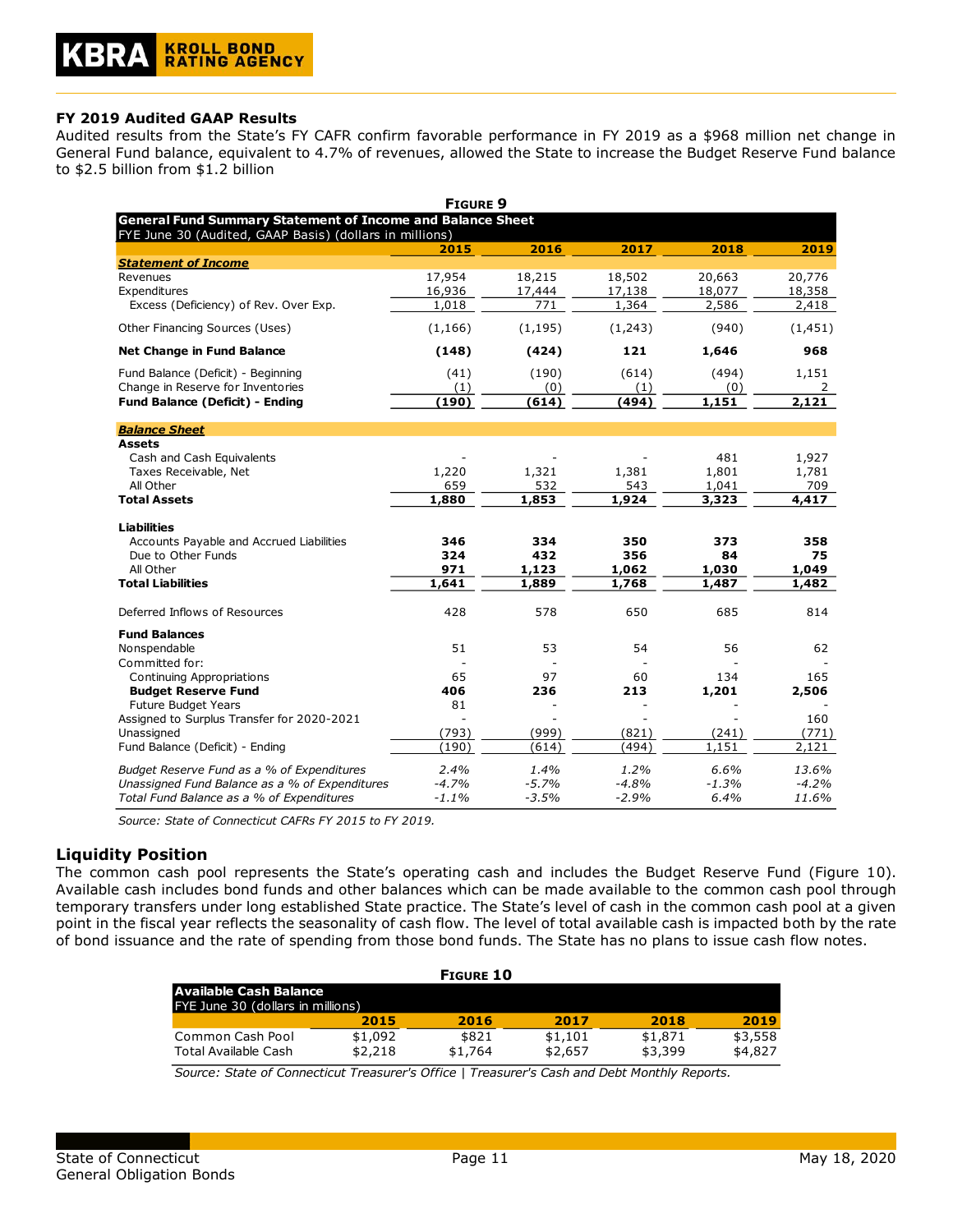

The State's strong liquidity position strengthened in FY 2019 and the State Treasurer's Office reports that weekly available cash balances since January have remained strong, ranging from \$3.7 billion to \$5.3 billion through April 25, 2020, including a \$4.86 billion balance as of the last reported week.

#### **Fiscal Accountability Report for FYs 2020-2024**

State Statutes require OPM and the Office of Fiscal Analysis to prepare a Fiscal Accountability Report, analyzing issues affecting spending and revenue for the current biennium and the succeeding three fiscal years. KBRA views the report as a valuable tool for policymakers to identify and highlight upcoming fiscal issues. Among the components of the report is an analysis of year over year GF expected revenue growth and fixed cost growth. In FY 2020, GF revenues are projected to decline as sales tax transfers to the Municipal Revenue Sharing Account commence. In addition, the State plans to complete the five year phase-in of dedication to 100% of car sales tax receipts to the Special Transportation by FY 2023. Decision makers will address the challenge of this revenue loss in the next biennium budget.

## **RD 4: State Resource Base**

The State's economic base is highly developed but has experienced slow growth in recent years. Per capita personal income ranks first among the 50 States and high levels of educational attainment and low levels of poverty position the State well relative to peers in several areas. Population growth, however, has been flat since 2010 as the New England region and U.S. have grown more rapidly at 2.6% and 6.1%, respectively. Per capita personal income levels have also grown slowly in recent years and real gross state product (GSP) through 2019 has been nearly flat since 2010.

The State however continues to benefit from a diverse and highly productive economic base. In 2019, 14 "Fortune 500" companies were headquartered in Connecticut, including United Technologies Corporation (UTC), Cigna, Charter Communications, Hartford Financial Services and Stanley Black & Decker. The defense industry is an important component of the State's economy and has demonstrated renewed strength since 2002, a trend that is expected to continue. Major defense companies include UTC and its Pratt and Whitney Aircraft Division, Sikorsky Aircraft (a division of Lockheed Martin), and General Dynamics Corporation's Electric Boat Division.

UTC, historically headquartered in Hartford, CT completed a merger with Raytheon Company in April 2020 to form Raytheon Technologies. The consolidated entity is headquartered in Waltham, MA but Governor Lamont has stated that nearly all of UTC's 19,000 employees will remain in Connecticut, with approximately 100 moving to the new headquarters.

#### **Population**

Total population has dropped slightly over the last five years, lagging the positive growth of the region and U.S.





**Educational Attainment, Poverty, and Age Groups** Educational attainment in Connecticut and the New England region is high relative to the U.S. Poverty in the State is well below the U.S. average. Connecticut's proportion of working age individuals is higher than the U.S.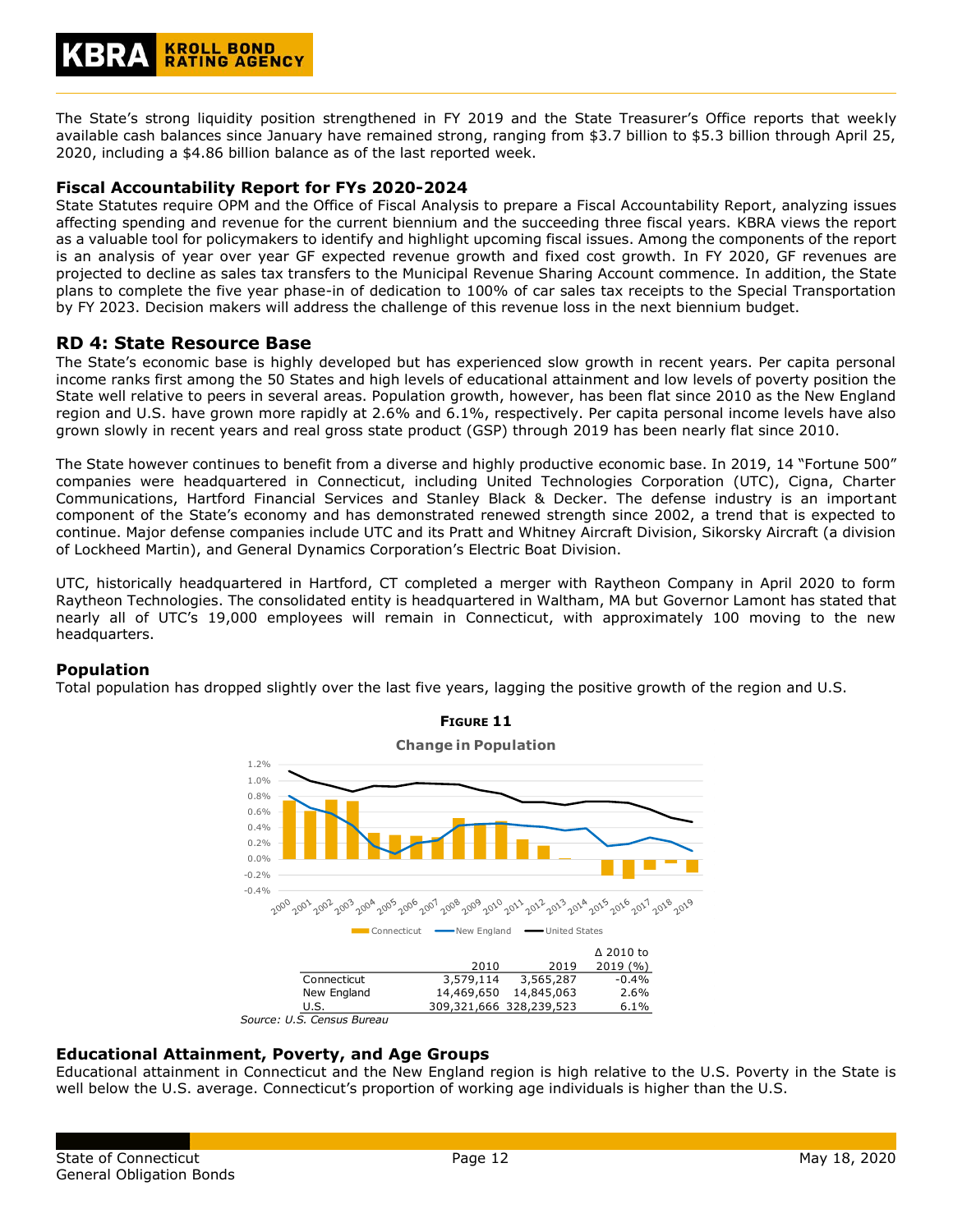

## **Per Capita Personal Income**

Per capita personal income at \$79,087 in 2019 is the highest in the country reflecting the concentration of the State's economy in high value-added industries. Per capita personal income growth however has lagged since 2010.

**FIGURE 15**



*Source: Bureau of Economic Analysis*

## **Real Gross State Product**

Connecticut's real (inflation adjusted) GSP experienced a more pronounced decline and weaker recovery following the Great Recession than the region and U.S. overall, contracting in seven of the last twelve years. In KBRA's view, the decline reflects poor performance in the State's pharmaceuticals and financial activities sectors, both of which were outsized contributors to growth in the decade preceding the Great Recession. The financial activities sector has declined from 31.0% of GSP in 2009 to 27.7% in 2019. Pharmaceutical sector activity has additionally declined due to the reduction of activity in the State by Pfizer, Bayer, and Bristol Myers Squibb. This drag is evidenced by the decline in chemical manufacturing as a share of total GSP from 7.5% in 2006 to 1.7% in 2017.<sup>1</sup>

<sup>&</sup>lt;sup>1</sup> Most recent GSP data for chemical manufacturing sector is 2017.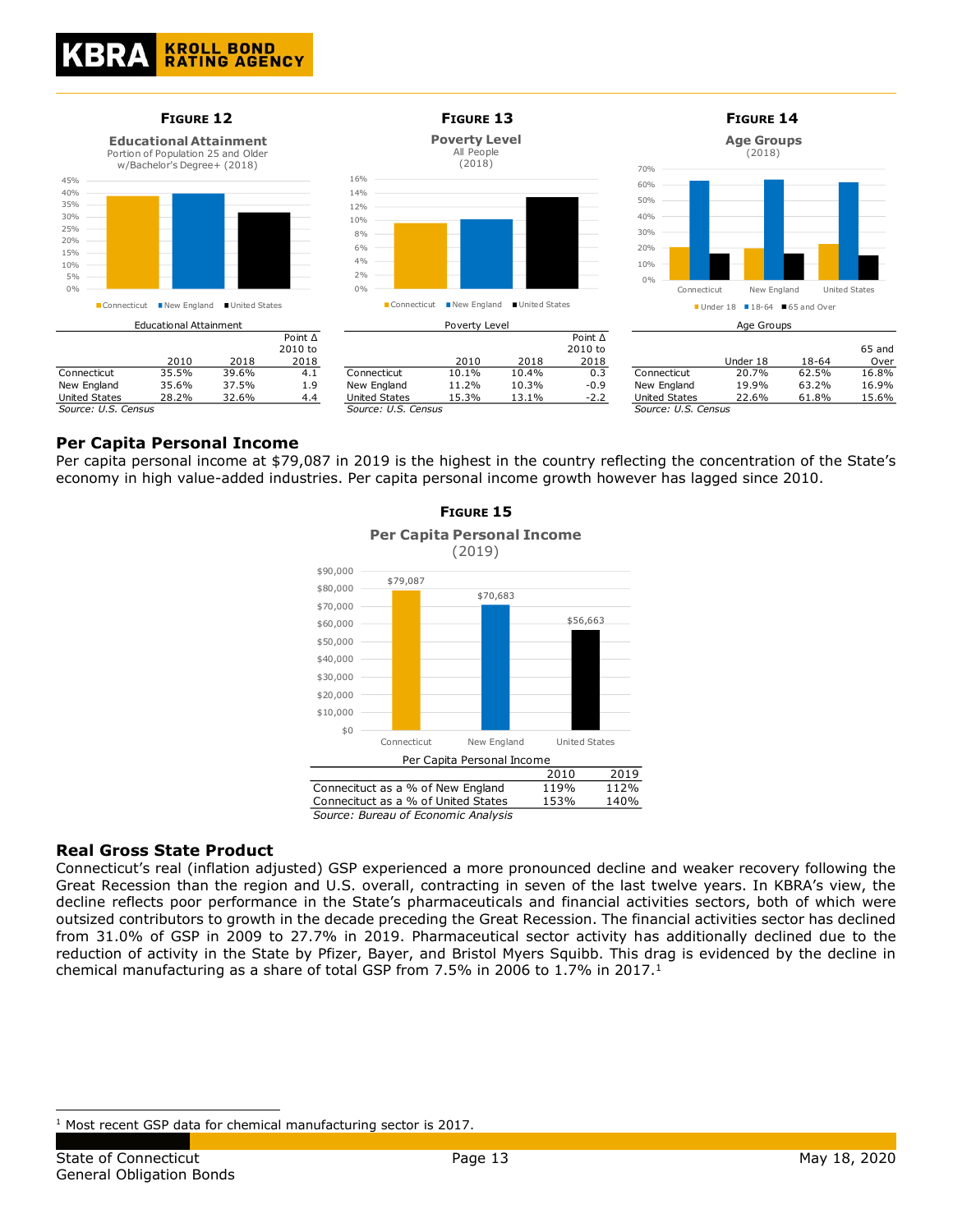

*Source: U.S. Bureau of Econocmic Analysis*

## **Employment**

Unemployment has tracked closely with the U.S. over the last decade but trailed the performance of the region. The State unemployment rate was 3.9% as of March 2020, which was somewhat higher than the New England region (3.6%) but lower than the U.S. (4.5%).



Preliminary March 2020 employment increased 0.9% year over year despite the phase in of social distancing measures implemented mid-month in response to the COVID-19. KBRA anticipates that employment data for Connecticut in coming months will show deterioration. Initial weekly unemployment claims in Connecticut ranged from 3,000 to 8,000 in 2020 through March 14<sup>th</sup> but have subsequently average near 44,000 in each of the last six weeks through Aril 25<sup>th</sup>.

While the duration and severity of COVID-related disruption remains to be seen, a pronounced recessionary environment appears increasingly likely in the near term both in Connecticut and nationally.